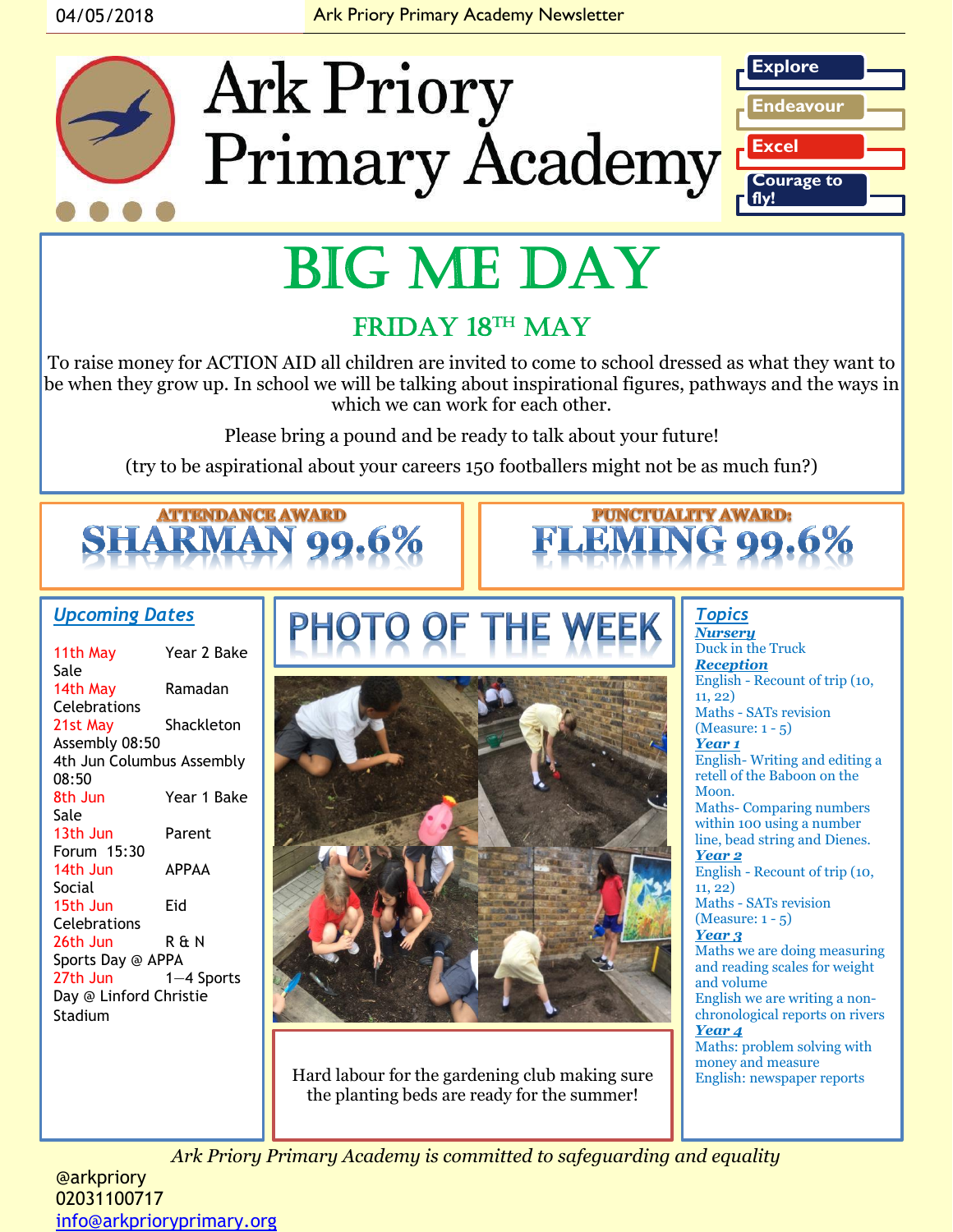#### **Celebration Achievement**

Parents of Children named below are welcome to attend awards assembly These children will receive their certificate on: 4th June 2018 Yrs. 2, 3 & 4 08:50 Yrs. R & 1 09:45

*YEAR 2*

*Certificates due to be given out on Monday 14th May will be given out during assembly on Monday 21st May due to the trip.*

|         | <b>COURAGE</b> | <b>EXPLORE</b> | <b>ENDEAVOUR</b> | <b>EXCEL</b>   |
|---------|----------------|----------------|------------------|----------------|
| D<br>л  | Kenzy          | Saara          | າາອອາ            | Rebecca        |
|         | ∠iberty        | Markus         | nnhie            | <b>Shireen</b> |
| ົ       | Rafella        | Hassan         | deur             | <b>Matthew</b> |
| $\cdot$ | Christian      | <b>Dscar H</b> | laila            | Julia          |
|         | Anna           | hilippa.       | )eVonte          | Mariam         |

| <br>Sevgi |
|-----------|
| Norah     |
| Angelica  |
| Lukas     |
| Lucian    |

**Top Table** 



*Ark Priory Primary Academy is committed to safeguarding and equality*  @arkpriory 02031100717 [info@arkprioryprimary.org](mailto:info@arkprioryprimary.org)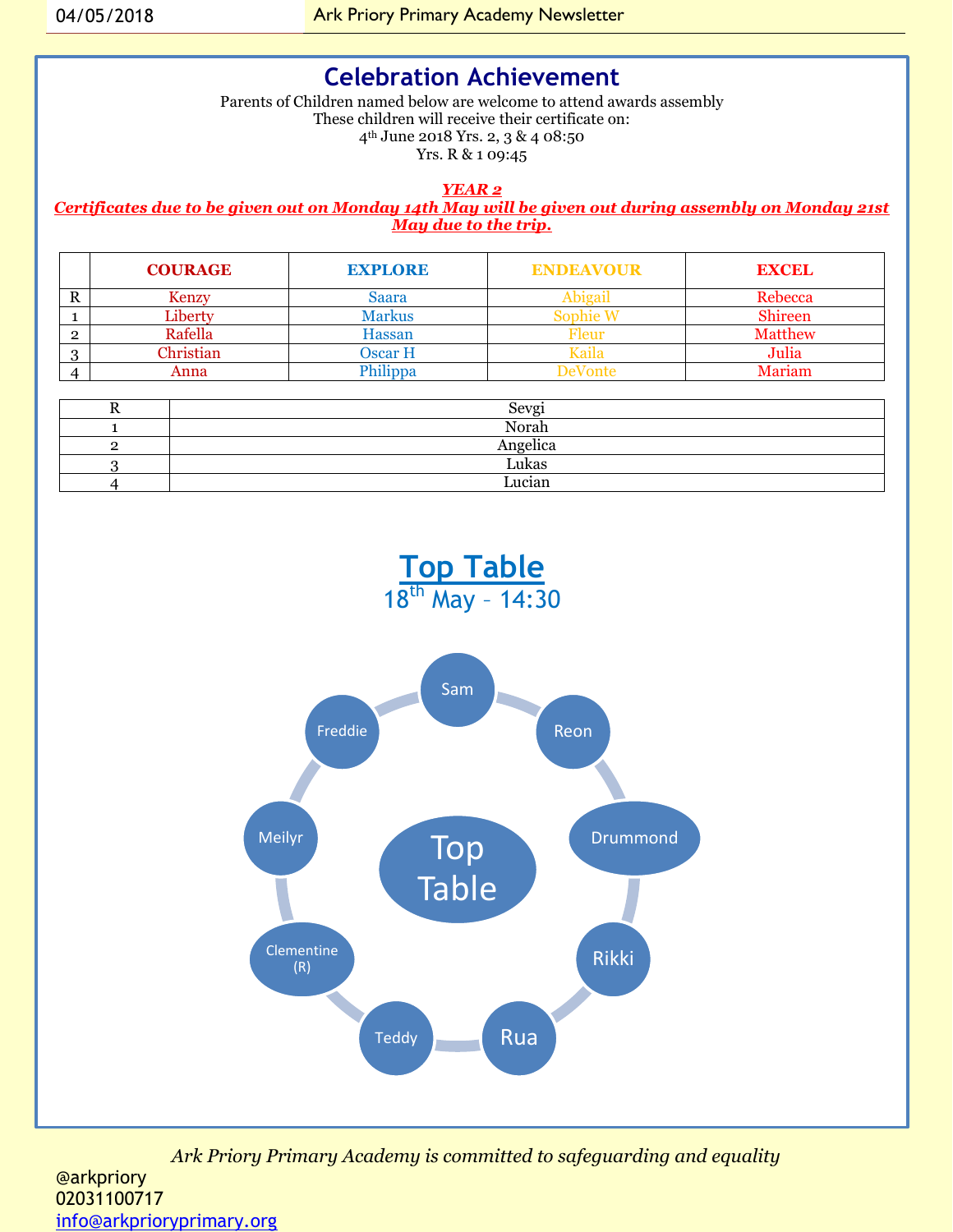## **Notices**

#### **Nursery**

#### **Reception**

We are looking forward to welcoming Miss Naguida back to the academy for the remainder of the summer term after a prolonged absence. She has decided to leave us at the end of the year and will be working closely with years 3 & 4 in a supporting role for the remainder of her time here.

We would also like to share the fantastic news that Miss Charlton will be moving to reception permanently and will remain in Columbus for the 18/19 year as well.

We are going to the aquarium on Wednesday; please make sure all slips are returned. **Year 1** 

- All year 1 P.E is on TUESDAY and THURSDAYS! Please come dressed in P.E kit on these days.
- Year 1 would love any parent volunteers to read with children in the afternoons. If you are interested please email a.canavan@arkprioryprimary.org to set up times and preferable days. Thank you!

#### **Year 2**

#### **SATS – these will be taking place on the WC 14th and 21st May it is imperative that absence is avoided at all costs for those weeks. If a child has not recorded a score before the end of May these assessments cannot be taken and the outcome is void for that pupil.**

#### **Year 3**

- Brunel Swimming is on Tuesday and PE is on Thursday
- Archimedes PE is on Tuesday and Swimming is on Thursday
- Please can you ensure that your child has a swimming hat for their swimming lessons

#### **Year 4**

- Fleming need to wear PE uniforms every Tuesday and Wednesday for summer term

**PARENT VOLUNTEER REQUEST: Ark Priory Primary will be running their annual Book Fair on the 14th - 17th May from 4 - 4:45pm. We are looking for volunteers to help run the fair after school. If you are interested, please contact Miss Cox at [armstrong@arkprioryprimary.org](mailto:armstrong@arkprioryprimary.org)**

#### **Dates to remember for the STEM fair**

15th June- Sign up to get a place/table in the hall 21st June– Bring your Project to School. 22nd June – FAIR Day! Handy websites for the STEM fair [http://www.all-science-fair-projects.com](http://www.all-science-fair-projects.com/) <https://www.opencolleges.edu.au/informed/teacher-resources/science-fair-projects/#gettingstarted> <https://www.sciencebuddies.org/science-fair-projects/project-ideas>

SUMMER UNIFORM IS OPTIONAL FROM NOW AND COMPULSORY FROM MAY HALF TERM.

#### *Deadline for Class Photos is Tuesday 22nd May 2018. These must be done through the office and cannot be done online at all. If you have lost yours, please come to the office and we can photocopy the master version.*

*Ark Priory Primary Academy is committed to safeguarding and equality*